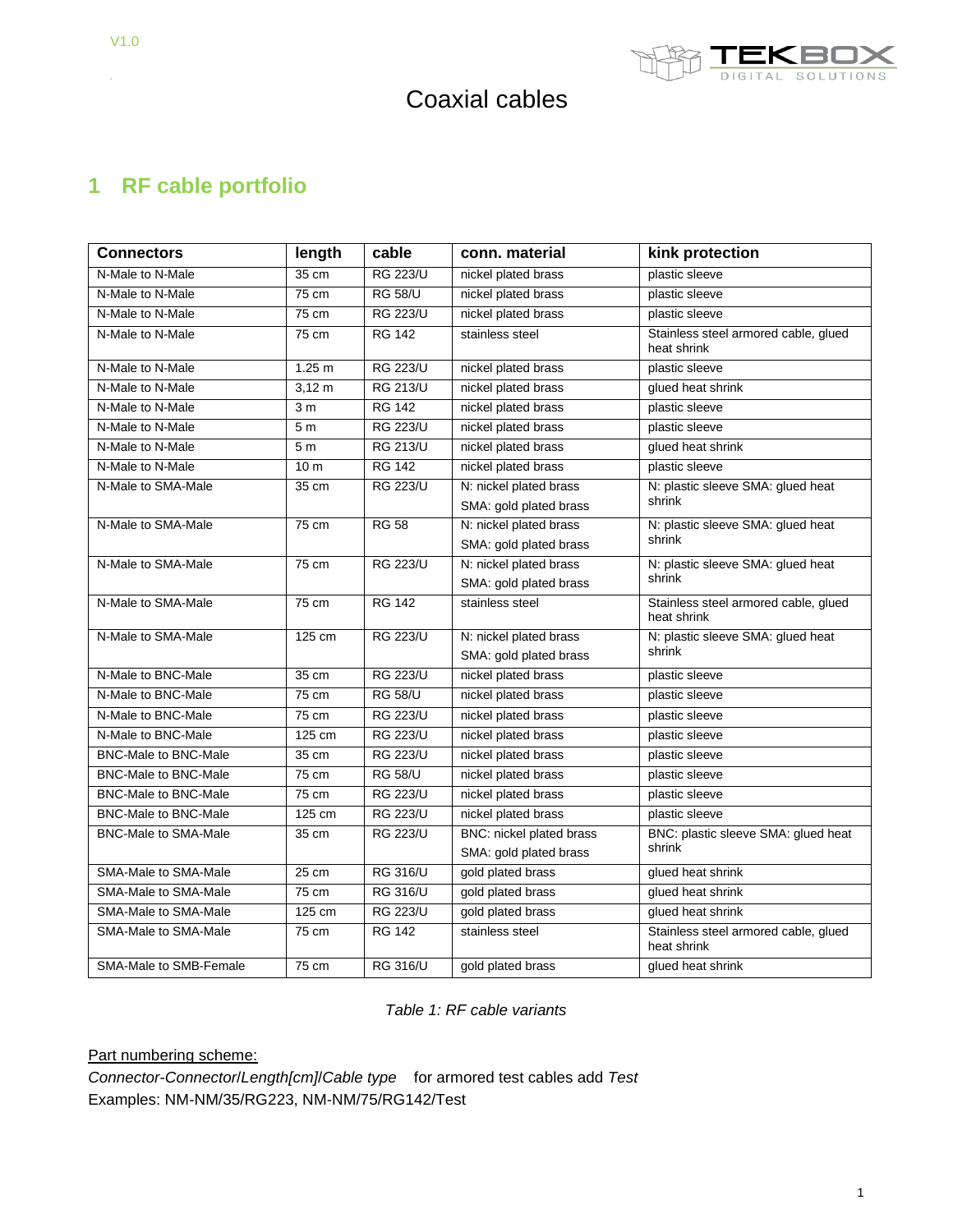$\hat{\mathcal{A}}$ 



# Coaxial cables

# **2 Connector specifications**

| <b>Parameters</b>          | N-male                      | SMA-male                       | <b>BNC-male</b>             | SMB-female                  |
|----------------------------|-----------------------------|--------------------------------|-----------------------------|-----------------------------|
| Temp. range                | $-65 - + 125$ °C            | $-65 - + 125$ °C               | $-65 - + 125$ °C            | $-65 - + 125$ °C            |
| Vibration                  | <b>MIL-STD-202.</b>         | MIL-STD-202.                   | <b>MIL-STD-202.</b>         | n.a.                        |
|                            | Method 213                  | Method 213                     | Method 213                  |                             |
| Impedance                  | 50 $\Omega$                 | 50 $\Omega$                    | 50 $\Omega$                 | 50 $\Omega$                 |
| Frequency range            | $DC \sim 11$ GHz            | $DC - 18 GHz$                  | $DC - 4 GHz$                | $DC - 4 GHz$                |
| Working voltage            | 1000 V                      | 335 V                          | 500 V                       | 335 V                       |
| Withstand voltage          | 2500 V                      | 750 V                          | 1500 V                      | 1000 V                      |
| Center contact resistance  | $\leq$ 2 m $\Omega$         | $\leq$ 3 m $\Omega$            | $\leq$ 1.5 m $\Omega$       | $\leq 6 \text{ m}\Omega$    |
| Outer contact resistance   | ≤ 1 mΩ                      | $\leq$ 2 m $\Omega$            | $\leq 1 \text{ m}\Omega$    | ≤ 1 mΩ                      |
| Insulation resistance      | $\geq 5000 \text{ M}\Omega$ | $\geq 5000 \text{ M}\Omega$    | $\geq 5000 \text{ M}\Omega$ | $\geq 5000 \text{ M}\Omega$ |
| Insertion loss             | $\leq$ 0.15 dB @ 10 GHz     | $\leq$ 0.06 $\sqrt{f(GHz)}$ dB | $\leq$ 0.2 dB @ 3 GHz       | $\leq$ 0.3 dB @ 1.5 GHz     |
| <b>VSWR</b>                | ≤ 1.3 $@$ 11 GHz            | $\leq$ 1.1 + 0.02f (GHz)       | $\leq 1.22$                 | $\leq$ 1.25 + 0.4f (GHz)    |
| Durability (mating cycles) | $\geq 500$                  | $\geq 500$                     | $\geq 500$                  | $\geq 500$                  |

| <b>Material</b> | N-male                            | SMA-male                        | <b>BNC-male</b>                      | SMB-female                   |
|-----------------|-----------------------------------|---------------------------------|--------------------------------------|------------------------------|
| shell           | brass, nickel plated              | brass, gold plated              | brass, nickel plated                 | brass, gold plated           |
| contact pin     | brass, silver plated              | brass, gold plated              | brass, silver plated                 | bronze, gold plated          |
| elastic contact | n.a.                              | n.a.                            | n.a.                                 | beryllium alloy, gold plated |
| socket          | beryllium alloy, silver<br>plated | beryllium alloy, gold<br>plated | bronze, nickel plated                | bronze, gold plated          |
| insulator       | <b>PTFE</b>                       | <b>PTFE</b>                     | <b>PTFE</b>                          | <b>PTFE</b>                  |
| Crimping sleeve | copper alloy, nickel<br>plated    | copper alloy, gold<br>plated    | nickel<br>alloy,<br>copper<br>plated | copper alloy, gold plated    |
| sealing         | 6146 silastic                     | 6146 silastic                   | 6146 silastic                        | 6146 silastic                |

*Table 2: connector specifications*

Applicable standards: MIL-C-39012, CECC 22120, IEC 60169-8, RoHS 3

### **3 General cable specifications**

| <b>Parameters</b>     | <b>RG 58/U</b>                 | <b>RG 142</b>        | <b>RG 213/U</b>    | <b>RG 223/U</b>      | <b>RG 316/U</b>      |
|-----------------------|--------------------------------|----------------------|--------------------|----------------------|----------------------|
| center conductor Ø    | $0.9$ mm                       | $0.94 \pm 0.02$ mm   | $2.26 \pm 0.09$ mm | $0.9 \pm 0.01$ mm    | $0.51 \pm 0.03$ mm   |
| center cond. material | tinned copper                  | silver plated copper | plain copper       | silver plated copper | silver plated copper |
| dielectric Ø          | $2.95 \pm 0.1$ mm              | $3 \pm 0.05$ mm      | $7.25 \pm 0.18$ mm | $2.95 \pm 0.1$ mm    | $1.52 \pm 0.05$ mm   |
| dielectric material   | low density PTE                | <b>PTFE</b>          | low density PTE    | low density PTE      | <b>PTFE</b>          |
| braid                 | Ø 0.13x112                     | $Ø$ 4.15 mm, double  | Ø 0.18x192         | $Ø$ 4.2mm, double    | $1.95 \pm 0.08$ mm   |
| braid material        | tinned copper                  | silver plated copper | plain copper       | tinned copper        | silver plated copper |
| sheath Ø              | $5 \pm 0.1$ mm                 | $4.95 \pm 0.15$ mm   | $10.3 \pm 0.18$ mm | $5.4 \pm 0.1$ mm     | $2.9 \pm 0.1$ mm     |
| sheath material       | <b>PVC</b>                     | <b>FEP</b>           | <b>PVC</b>         | <b>PVC</b>           | <b>FEP</b>           |
| min. bending radius   | single: 25 mm<br>single: 30 mm |                      | single: 50 mm      | single: 26 mm        | single: 15 mm        |
|                       | repeated 50mm                  | repeated: 50 mm      | repeated: 100 mm   | repeated: 53 mm      | repeated: 50 mm      |
| impedance             | $50 \pm 2 \Omega$              | $50 \pm 2 \Omega$    | $50 \pm 2 \Omega$  | $50 \pm 2 \Omega$    | $50 \pm 2 \Omega$    |
| capacitance           | 100 pF $/m$                    | 96 pF / m            | 100 pF $/m$        | 100 pF $/m$          | 96 pF / m            |
| inductance            | $0.2$ µH / m                   | $0.22\mu H/m$        | $0.25\mu H/m$      | $0.2\mu H/m$         | $0.27 \mu H/m$       |
| velocity ratio        | 66 %                           | 70%                  | 66 %               | 66 %                 | 70%                  |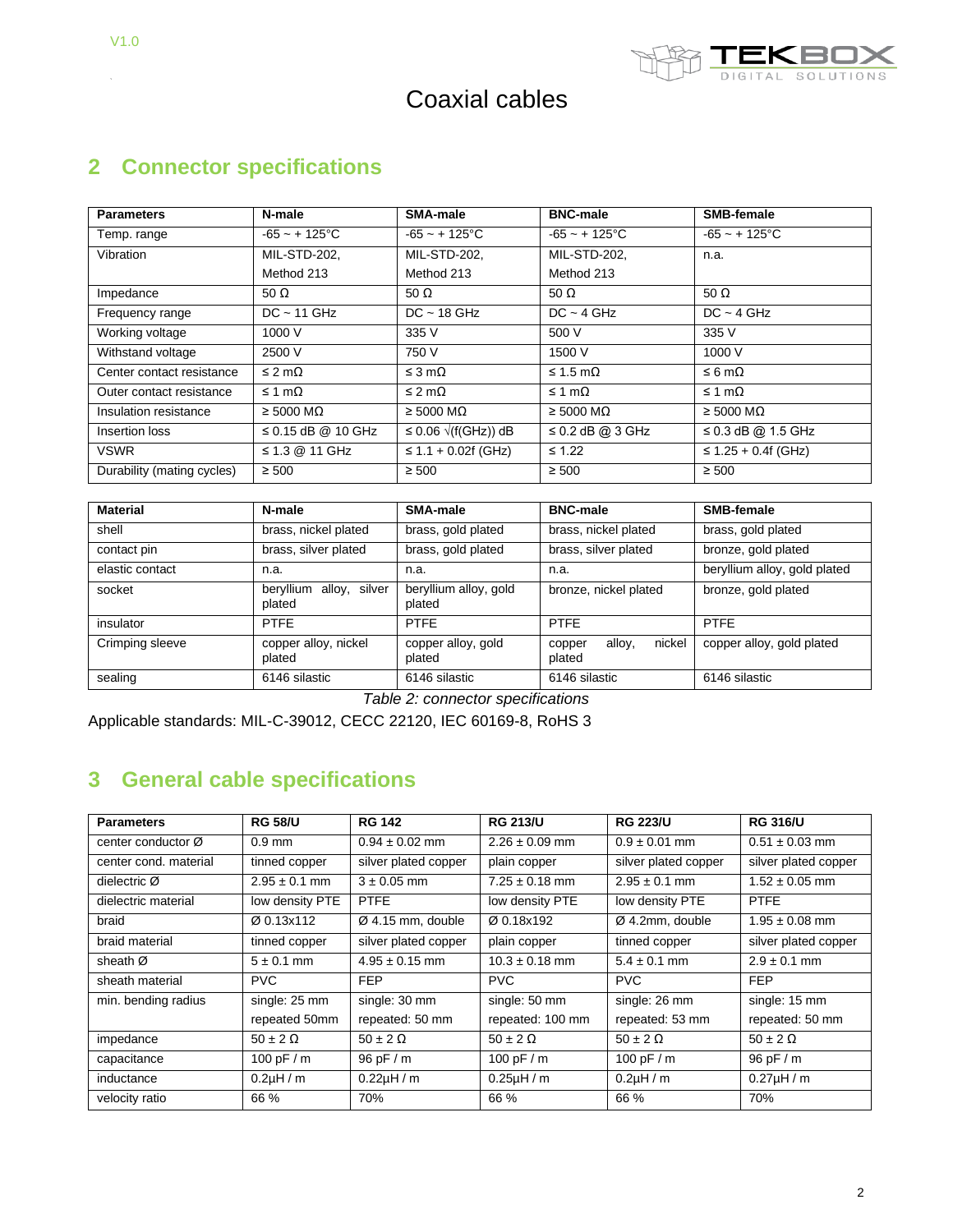$\ddot{\phantom{0}}$ 



# Coaxial cables

| <b>Parameters</b>       | <b>RG 58/U</b>                    | <b>RG 142</b>                       | <b>RG 213/U</b>                   | <b>RG 223/U</b>                   | <b>RG 316/U</b>                     |
|-------------------------|-----------------------------------|-------------------------------------|-----------------------------------|-----------------------------------|-------------------------------------|
| insulation resistance   | 5 GΩ km                           | 35 G $\Omega$ km                    | 10 GΩ km                          | 5 GΩ km                           | 1 GΩ km                             |
| center cond. res.       | $38 \Omega/km$                    | $34 \Omega/km$                      | $6 \Omega/km$                     | $29 \Omega/km$                    | $266 \Omega/km$                     |
| braid resistance        | $14 \Omega/km$                    | $7.3 \Omega/km$                     | $4.4 \Omega/km$                   | 11 $\Omega$ / km                  | 18 $\Omega$ / km                    |
| Dielectric strength     | 4 kV                              | $5$ kV                              | 5.5 kV                            | 5 kV                              | 1 kV                                |
| shielding effectiveness | typ. -56 dB/m                     | typ. -80 dB/m                       | $<$ -57 dB/m                      | $<$ -83 dB/m                      | $<$ -52 dB/m                        |
| frequency range         | $DC - 5.8$ GHz                    | $DC - 6 GHz$                        | $DC - 3 GHz$                      | $DC - 6 GHz$                      | $DC - 6 GHz$                        |
| temperature range       | $-30^{\circ}$ C ~ $+70^{\circ}$ C | $-55^{\circ}$ C ~ +165 $^{\circ}$ C | $-40^{\circ}$ C ~ $+85^{\circ}$ C | $-30^{\circ}$ C ~ $+80^{\circ}$ C | $-55^{\circ}$ C ~ +165 $^{\circ}$ C |
| max. power @100MHz      | 230 W                             | 1250 W                              | 1316 W                            | 280 W                             | 395 W                               |
| max. power @400MHz      | 110 W                             | 650 W                               | 658 W                             | 121 W                             | 209 W                               |
| max. power @ 1 GHz      | 65 W                              | 380 W                               | 416 W                             | 80 W                              | 135 W                               |
| max. power @ 3 GHz      |                                   | 230 W                               |                                   | 46 W                              | 78 W                                |
| max. power @ 6 GHz      |                                   | 150 W                               |                                   | 32 W                              | 11 W                                |
| attenuation @100MHz     | $0.16$ dB/m                       | $0.15$ dB/m                         | $0.06$ dB/m                       | $0.17$ dB/m                       | $0.26$ dB/m                         |
| attenuation @400MHz     | $0.32$ dB/m                       | $0.3$ dB/m                          | $0.13$ dB/m                       | $0.33$ dB/m                       | $0.53$ dB/m                         |
| attenuation @ 1 GHz     | $0.57$ dB/m                       | $0.49$ dB/m                         | $0.23$ dB/m                       | $0.53$ dB/m                       | $0.89$ dB/m                         |
| attenuation @ 3 GHz     | $1.15$ dB/m                       | $0.9$ dB/m                          | $0.49$ dB/m                       | $0.98$ dB/m                       | $1.63$ dB/m                         |
| attenuation @ 6 GHz     | $1.69$ dB/m                       | $1.37$ dB/m                         |                                   | 1.49 dB/m                         | 2.34 dB/m                           |

*Table 2: general cable specifications*

Applicable standards: IEC 60332-1, RoHS 3

### **4 Individual cable specifications**

| <b>Connectors</b>           | length          | cable           | VSWR @ 3GHz | ins. loss @ 3GHz | ins. loss @ 6GHz |
|-----------------------------|-----------------|-----------------|-------------|------------------|------------------|
| N-Male to N-Male            | 35 cm           | <b>RG 223/U</b> | $\leq 1.2$  | $\leq$ 0.7 dB    | $\leq$ 1.2 dB    |
| N-Male to N-Male            | 75 cm           | <b>RG 58/U</b>  | $\leq 1.2$  | $\leq$ 1.3 dB    | $\leq$ 2 dB      |
| N-Male to N-Male            | 75 cm           | <b>RG 223/U</b> | $\leq 1.2$  | $\leq$ 1.1 dB    | $\leq 1.5$ dB    |
| N-Male to N-Male            | 75 cm           | <b>RG 142</b>   | $\leq 1.12$ | $\leq$ 0.8 dB    | $\leq 1.2$ dB    |
| N-Male to N-Male            | 3 <sub>m</sub>  | <b>RG 142</b>   | $\leq 1.2$  | $\leq$ 3.1 dB    | $\leq$ 4.8 dB    |
| N-Male to N-Male            | $3,12 \; m$     | RG 213          | $\leq 1.25$ | $\leq$ 2.6 dB    | $\leq$ 4.5 dB    |
| N-Male to N-Male            | 5 <sub>m</sub>  | <b>RG 223/U</b> | $\leq 1.2$  | $\leq$ 5.3 dB    | $\leq 7.5$ dB    |
| N-Male to N-Male            | 5 <sub>m</sub>  | <b>RG 213/U</b> | $≤ 1.25$    | $\leq$ 4.7 dB    | $\leq 6.8$ dB    |
| N-Male to N-Male            | 10 <sub>m</sub> | <b>RG 142</b>   | $\leq 1.2$  | $\leq$ 9.4 dB    | $\leq$ 14.8 dB   |
| N-Male to SMA-Male          | 35 cm           | <b>RG 223/U</b> | $\leq 1.2$  | $\leq$ 0.7 dB    | $\leq 1.2$ dB    |
| N-Male to SMA-Male          | 75 cm           | <b>RG 58</b>    | $\leq 1.2$  | $\leq$ 1.3 dB    | $\leq$ 2 dB      |
| N-Male to SMA-Male          | 75 cm           | <b>RG 223/U</b> | $\leq 1.2$  | $\leq$ 1.1 dB    | $\leq 1.5$ dB    |
| N-Male to SMA-Male          | 75 cm           | <b>RG 142</b>   | $\leq 1.12$ | $\leq$ 0.8 dB    | $\leq 1.2$ dB    |
| N-Male to BNC-Male          | 35 cm           | <b>RG 223/U</b> | $\leq 1.3$  | $\leq$ 0.8 dB    |                  |
| N-Male to BNC-Male          | 75 cm           | <b>RG 58/U</b>  | $\leq 1.3$  | $\leq$ 1.4 dB    |                  |
| N-Male to BNC-Male          | 75 cm           | <b>RG 223/U</b> | $\leq 1.3$  | $\leq$ 1.2 dB    |                  |
| <b>BNC-Male to BNC-Male</b> | 35 cm           | <b>RG 223/U</b> | $\leq 1.3$  | $\leq$ 0.85 dB   |                  |
| <b>BNC-Male to SMA-Male</b> | 35 cm           | <b>RG 223/U</b> | $\leq 1.3$  | $\leq$ 0.8 dB    |                  |
| SMA-Male to SMA-Male        | 25 cm           | <b>RG 316/U</b> | $\leq 1.2$  | $\leq$ 0.5 dB    | $\leq 0.9$ dB    |
| SMA-Male to SMA-Male        | 75 cm           | <b>RG 142</b>   | $\leq 1.12$ | $\leq$ 0.8 dB    | $\leq$ 1.2 dB    |
| SMA-Male to SMB-Female      | 75 cm           | <b>RG 316/U</b> | $\leq 1.2$  | $\leq$ 2.7 dB    |                  |

*Table 4: individual cable specifications*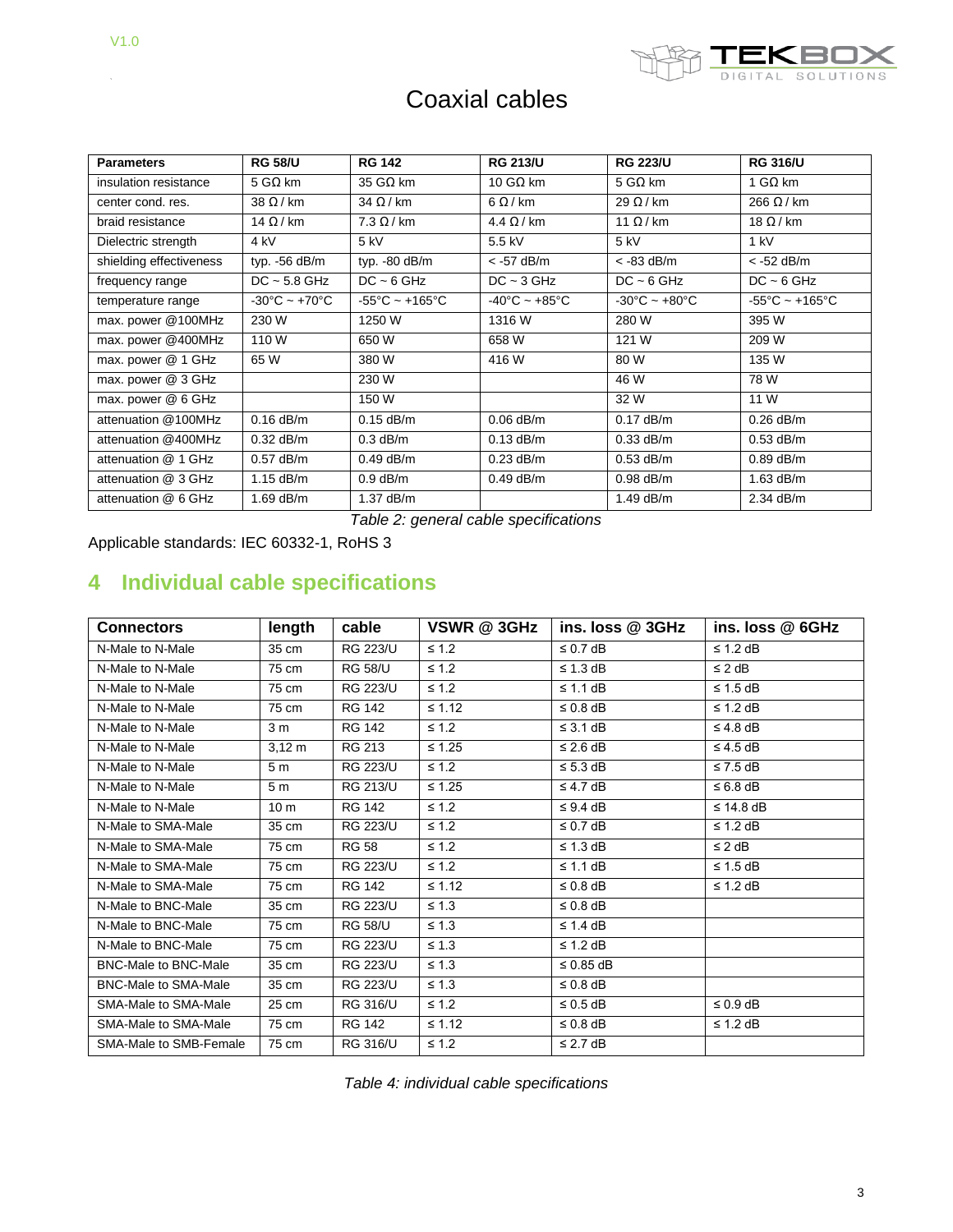

### **5 Kink protection**

Refer to the corresponding kink protections in Table 1 and the photos below.

**Plastic sleeve:** applied for N-connectors and BNC connectors; RG 58U, RG142, RG223U



**Glued heat shrink**: applied for N-connectors, SMA and SMB connectors; RG213U, armored RG142, RG316U

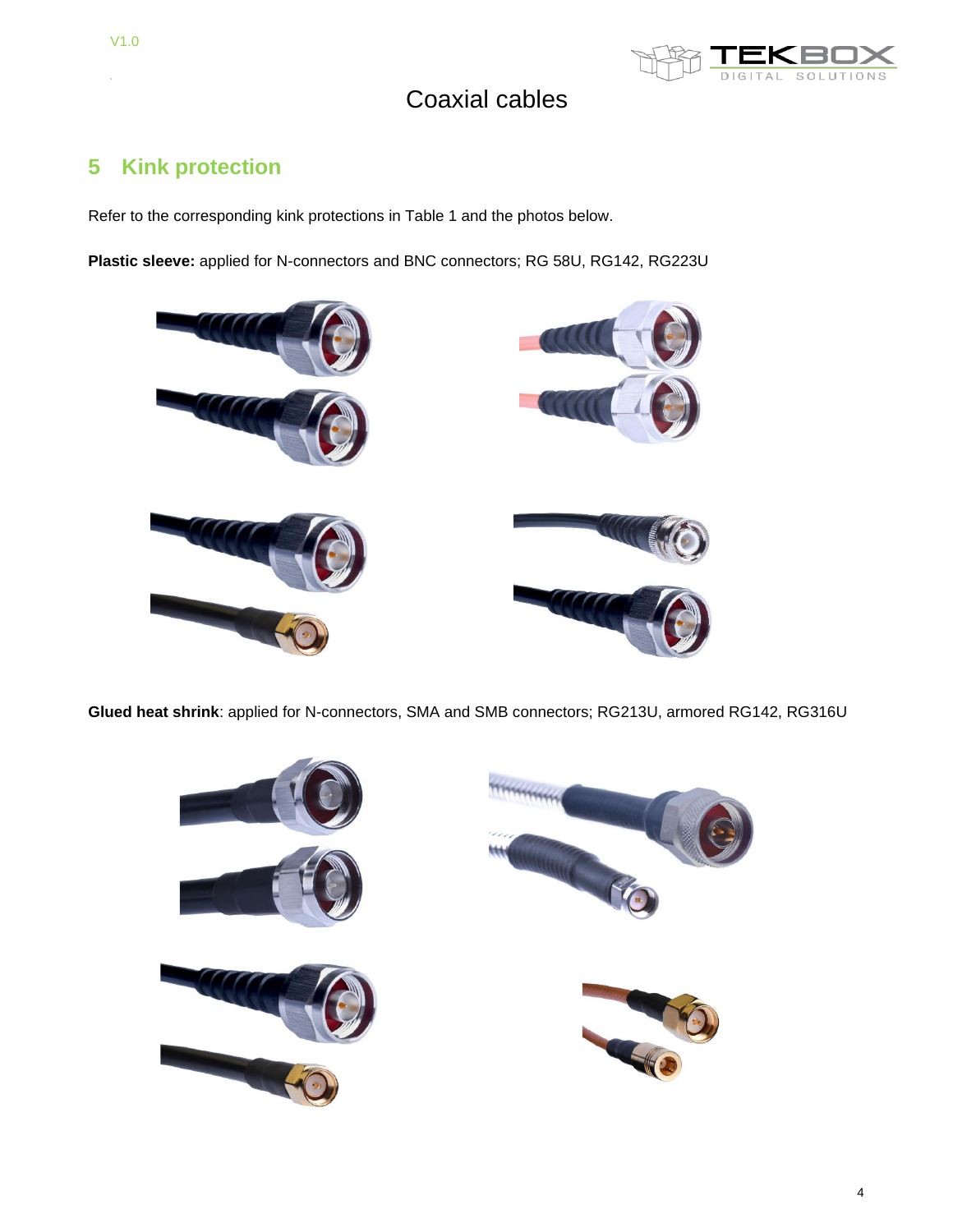

**Protection caps:** all connectors are equipped with protection caps



#### **6 Connector & cable care**

#### **Handling and storage:**

Do not store connectors with the contact pins or threads exposed. All cable assemblies are supplied with protection end caps. Retain these caps and place it over the connectors whenever they are not in use, in order to protect it from dust and mechanical damage.

Do not store RF cable assemblies loose in a box or a bench drawer. Use cable holders such as offered by Tekbox, part # TBCH1, TBCH2.



Cable holders will keep the cable assemblies straight, which is far superior than coiling cables for storage. If coiling cannot be avoided, due to cable length, apply a proper method to avoid twisting and tangling:

- 1) Grab the cable and start with an overhand loop
- 2) Flip the cable, and roll it underhand to create the second loop
- 3) Repeat overhand and underhand until the cable coils entirely in a circle

Unroll coiled cable assemblies with above steps in reverse order. Ignoring proper coiling procedure will deform the cable cross section and distort the impedance.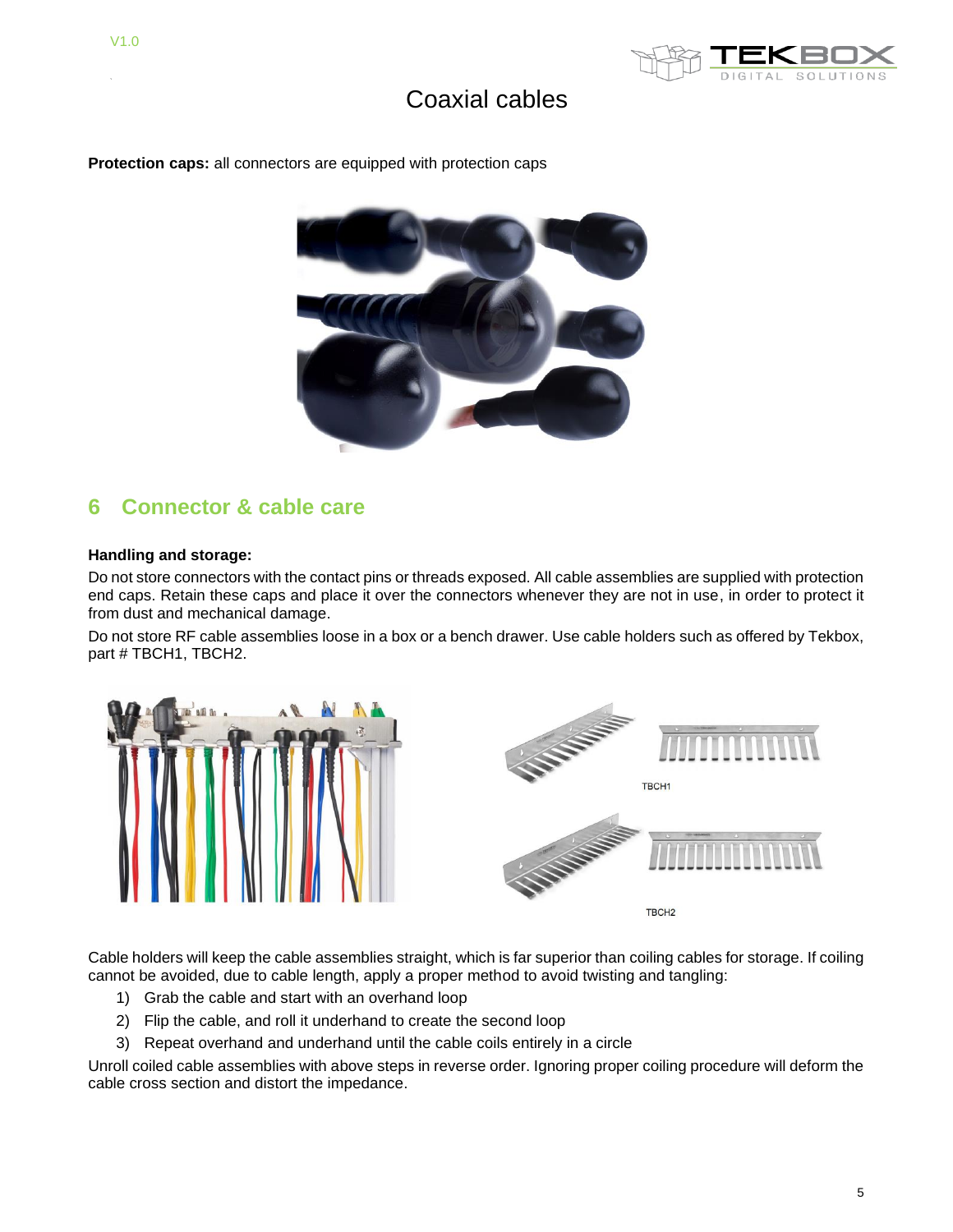

#### **Inspection:**

Before every use, visually inspect the connectors for obvious defects such as deformed threads or bent center conductors. Connector nuts should move smoothly and be free of burrs and loose metal particles.Mating surfaces should be clean.

#### **Cleaning:**

Dust, loose dirt or metal particles can usually be removed with a quick blast of compressed air. Use only oil-free compressed air. Resilient dirt should preferentially removed dry, using cotton swabs or microfiber cloth.If wet cleaning is necessary, use no other detergent, but pure isopropanol. After cleaning, dry the connector immediately with a stream of compressed air.

#### **Mating:**

Align connectors carefully and do not rotate the connector body, when mating RF connectors. Rotating the body would twist the cable and rotate the center pin in its female counterpart. This would wear out the connection prematurely. The body shall be kept fixed, while only rotating the connector nut. Don´t force the connector nut, if you feel a resistance. Rotate half a turn counterclockwise and try again.

Do not overtighten connector nuts with a standard wrench. In case of SMA, tighten the nut manually and then use a torque wrench to make the final connection. Apply a torque of 0.6 Nm for brass and 1 Nm for stainless steel SMA connectors. N connectors are typically connected finger tight. If a torque wrench is used, apply 1.3 Nm.

|  |  |  | <b>Ordering Information</b> |
|--|--|--|-----------------------------|
|  |  |  |                             |

| <b>Connectors</b>           | length          | cable           | conn. material         | Part #                  |
|-----------------------------|-----------------|-----------------|------------------------|-------------------------|
| N-Male to N-Male            | 35 cm           | <b>RG 223/U</b> | nickel plated brass    | NM-NM/35/RG223          |
| N-Male to N-Male            | 75 cm           | <b>RG 58/U</b>  | nickel plated brass    | <b>NM-NM/75/RG58</b>    |
| N-Male to N-Male            | 75 cm           | <b>RG 223/U</b> | nickel plated brass    | NM-NM/75/RG223          |
| N-Male to N-Male            | 75 cm           | RG 142 arm.     | stainless steel        | NM-NM/75/RG142/Test     |
| N-Male to N-Male            | 1.25 m          | <b>RG 223/U</b> | nickel plated brass    | NM-NM/125/RG223         |
| N-Male to N-Male            | $3,12 \, m$     | <b>RG 213/U</b> | nickel plated brass    | NM-NM/312/RG213         |
| N-Male to N-Male            | 3 <sub>m</sub>  | <b>RG 142</b>   | nickel plated brass    | NM-NM/300/RG142         |
| N-Male to N-Male            | 5 <sub>m</sub>  | <b>RG 223/U</b> | nickel plated brass    | NM-NM/500/RG223         |
| N-Male to N-Male            | 5m              | <b>RG 213/U</b> | nickel plated brass    | NM-NM/500/RG213         |
| N-Male to N-Male            | 10 <sub>m</sub> | <b>RG 142</b>   | nickel plated brass    | NM-NM/1000/RG142        |
| N-Male to SMA-Male          | 35 cm           | <b>RG 223/U</b> | N: nickel plated brass | <b>NM-SMAM/35/RG223</b> |
|                             |                 |                 | SMA: gold plated brass |                         |
| N-Male to SMA-Male          | 75 cm           | RG 58           | N: nickel plated brass | NM-SMAM/75/RG58         |
|                             |                 |                 | SMA: gold plated brass |                         |
| N-Male to SMA-Male          | 75 cm           | <b>RG 223/U</b> | N: nickel plated brass | <b>NM-SMAM/75/RG223</b> |
|                             |                 |                 | SMA: gold plated brass |                         |
| N-Male to SMA-Male          | 75 cm           | <b>RG 142</b>   | stainless steel        | NM-SMAM/75/RG142/Test   |
|                             |                 | armored         |                        |                         |
| N-Male to SMA-Male          | 125 cm          | <b>RG 223/U</b> | nickel plated brass    | <b>NM-SMAM/75/RG223</b> |
| N-Male to BNC-Male          | 35 cm           | <b>RG 223/U</b> | nickel plated brass    | NM-BNCM/35/RG223        |
| N-Male to BNC-Male          | 75 cm           | <b>RG 58/U</b>  | nickel plated brass    | NM-BNCM/75/RG58         |
| N-Male to BNC-Male          | 75 cm           | <b>RG 223/U</b> | nickel plated brass    | NM-BNCM/75/RG223        |
| N-Male to BNC-Male          | 125 cm          | <b>RG 223/U</b> | nickel plated brass    | NM-BNCM/125/RG223       |
| <b>BNC-Male to BNC-Male</b> | 35 cm           | <b>RG 223/U</b> | nickel plated brass    | BNCM-BNCM/35/RG223      |
| <b>BNC-Male to BNC-Male</b> | 75 cm           | <b>RG 58/U</b>  | nickel plated brass    | BNCM-BNCM/75/RG58       |
| <b>BNC-Male to BNC-Male</b> | 75 cm           | <b>RG 223/U</b> | nickel plated brass    | BNCM-BNCM/75/RG223      |
| <b>BNC-Male to BNC-Male</b> | 125 cm          | <b>RG 223/U</b> | nickel plated brass    | BNCM-BNCM/125/RG223     |